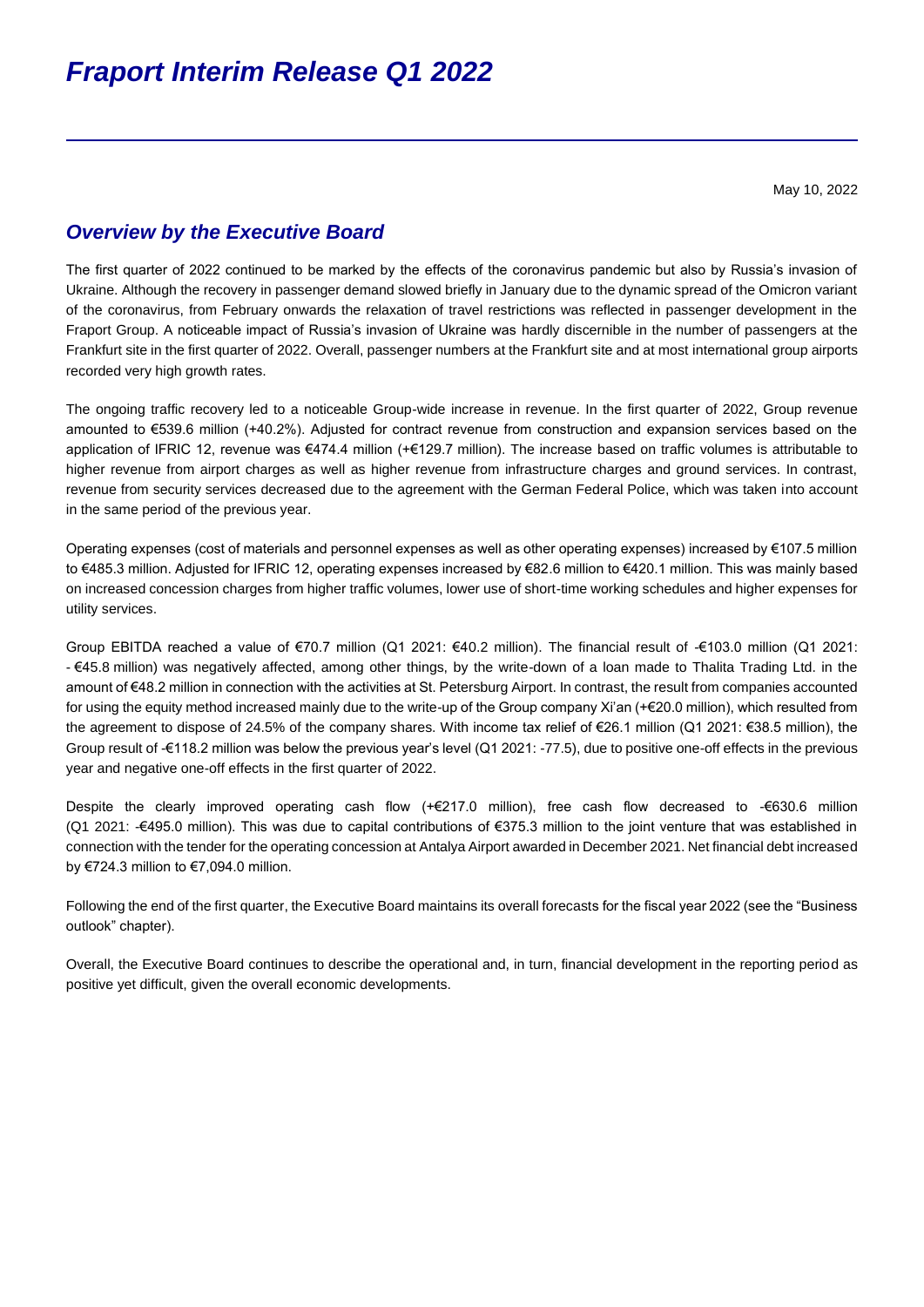# **Key Figures**

| in $\epsilon$ million                   | Q1 2022        | Q1 2021           | Change    | Change in % |
|-----------------------------------------|----------------|-------------------|-----------|-------------|
|                                         |                |                   |           |             |
| Revenue                                 | 539.6          | 385.0             | $+154.6$  | $+40.2$     |
| Revenue adjusted for IFRIC 12           | 474.4          | 344.7             | $+129.7$  | $+37.6$     |
| EBITDA                                  | 70.7           | 40.2              | $+30.5$   | $+75.9$     |
| <b>EBIT</b>                             | $-41.3$        | $-70.2$           | $+28.9$   |             |
| EBT                                     | $-144.3$       | $-116.0$          | $-28.3$   |             |
| Group result                            | $-118.2$       | $-77.5$           | $-40.7$   |             |
| Earnings per share (basic) $(\epsilon)$ | $-1.17$        | $-0.70$           | $-0.47$   |             |
| Operating cash flow                     | 2.7            | $-214.3$          | $+217.0$  |             |
| Free cash flow                          | $-630.6$       | $-495.0$          | $-135.6$  | -           |
| Number of employees as of March 31      | 18,400         | 19,170            | $-770$    | $-4.0$      |
| Average number of employees             | 18,198         | 19,349            | $-1,151$  | $-5.9$      |
|                                         |                |                   |           |             |
| in $\epsilon$ million                   | March 31, 2022 | December 31, 2021 | Change    | Change in % |
| Shareholders' equity                    | 3,842.5        | 3,909.0           | $-66.5$   | $-1.7$      |
| Shareholders' equity ratio (%)          | 22.3           | 23.1              | $-0.8$ PP |             |
| Liquidity                               | 3,244.9        | 3,564.3           | $-319.4$  | $-9.0$      |
| Net financial debt                      | 7,094.0        | 6,369.7           | $+724.3$  | $+11.4$     |
| Gearing ratio (%)                       | 192.2          | 169.7             | +22.5 PP  |             |
| <b>Total assets</b>                     | 16,546.2       | 16,240.0          | $+306.2$  | $+1.9$      |

# **Note on quarterly figures**

The quarterly figures concerning the asset, financial, and earnings position have been prepared in accordance with the International Financial Reporting Standards (IFRS) as applicable in the EU. The interim release does not include complete interim financial statements in accordance with International Accounting Standard (IAS) 34. The interim release was not reviewed or audited by an independent auditor.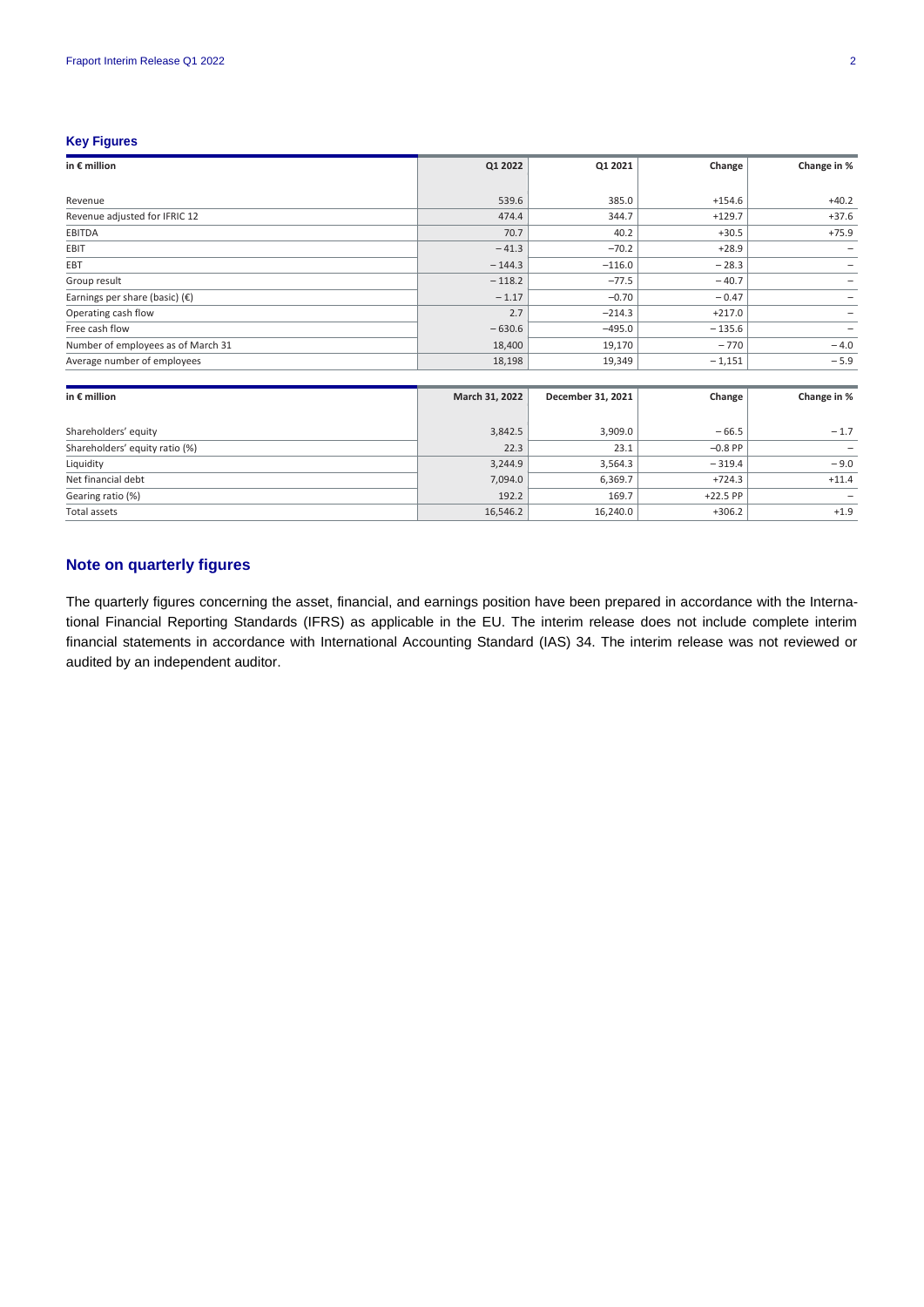# *Operating Performance*

# **Traffic development at the Group sites**

|                       | Share in %  |           | Passengers <sup>1)</sup>       |         | Cargo (air freight + air mail in m.t.) |         | <b>Movements</b>               |
|-----------------------|-------------|-----------|--------------------------------|---------|----------------------------------------|---------|--------------------------------|
|                       |             | Q1 2022   | Veränderung in % <sup>2)</sup> | Q1 2022 | Veränderung in % <sup>2)</sup>         | Q1 2022 | Veränderung in % <sup>2)</sup> |
|                       |             |           |                                |         |                                        |         |                                |
| Frankfurt             | 100         | 7,273,229 | >100                           | 511,155 | $-8.0$                                 | 73,908  | $+94.5$                        |
| Ljubljana             | 100         | 126,659   | >100                           | 2,906   | $+11.2$                                | 4,319   | $+50.1$                        |
| Fortaleza             | 100         | 1,478,278 | $+75.5$                        | 9,700   | $+21.3$                                | 13,258  | $+44.3$                        |
| Porto Alegre          | 100         | 1,447,129 | $+61.0$                        | 7,989   | $+4.3$                                 | 14,944  | $+45.3$                        |
| Lima                  | 80.01       | 3,870,054 | >100                           | 52,885  | $+3.0$                                 | 31,507  | $+61.1$                        |
| <b>Fraport Greece</b> | 73.4        | 1,314,913 | >100                           | 1,333   | $+1.0$                                 | 17,629  | $+93.6$                        |
| Twin Star             | 60          | 158,336   | >100                           | 745     | $-27.5$                                | 1,686   | $+72.7$                        |
| <b>Burgas</b>         | 60          | 22,010    | >100                           | 731     | $-28.8$                                | 413     | $+94.8$                        |
| Varna                 | 60          | 136,326   | >100                           | 14      | >100                                   | 1,273   | $+66.6$                        |
| Antalya               | $51/50^{3}$ | 2,083,939 | $+82.5$                        | n.a.    | n.a.                                   | 15,521  | $+76.7$                        |
| St. Petersburg        | 25          | 3,410,701 | $+20.4$                        | n.a.    | n.a.                                   | 30,599  | $+19.8$                        |
| Xi'an                 | 24.5        | 2,263,125 | $-69.5$                        | 35,670  | $-58.6$                                | 21,076  | $-67.5$                        |

<sup>1)</sup> Commercial traffic only, in + out + transit.

<sup>2)</sup> As a result of late submissions, there may be changes to the figures reported for the previous year.

3) Share of voting rights: 51%, dividend share: 50%.

In the first quarter of 2022, the number of passengers in **Frankfurt** was approximately 7.3 million passengers. The continued recovery in passenger demand was only temporarily affected by the impact of the Omicron variant of the coronavirus and led to a massive increase in passenger numbers compared to the same period the previous year. The increased lifting of travel restrictions and the opening of individual markets ensured growth in both intercontinental and European traffic, particularly in holiday travel.

At 511,155 metric tons, **cargo traffic** at Frankfurt Airport developed negatively in the first quarter of 2022 (-8.0%). This slight decline is due to, among other things, the ongoing lockdown in China due to the coronavirus pandemic as well as reduced airspace capacities as a result of the airspace closures imposed due to the Russian invasion of Ukraine.

In the reporting period, almost all **international Group airports** achieved growth, of, in some cases, more than one hundred percent compared to the previous year.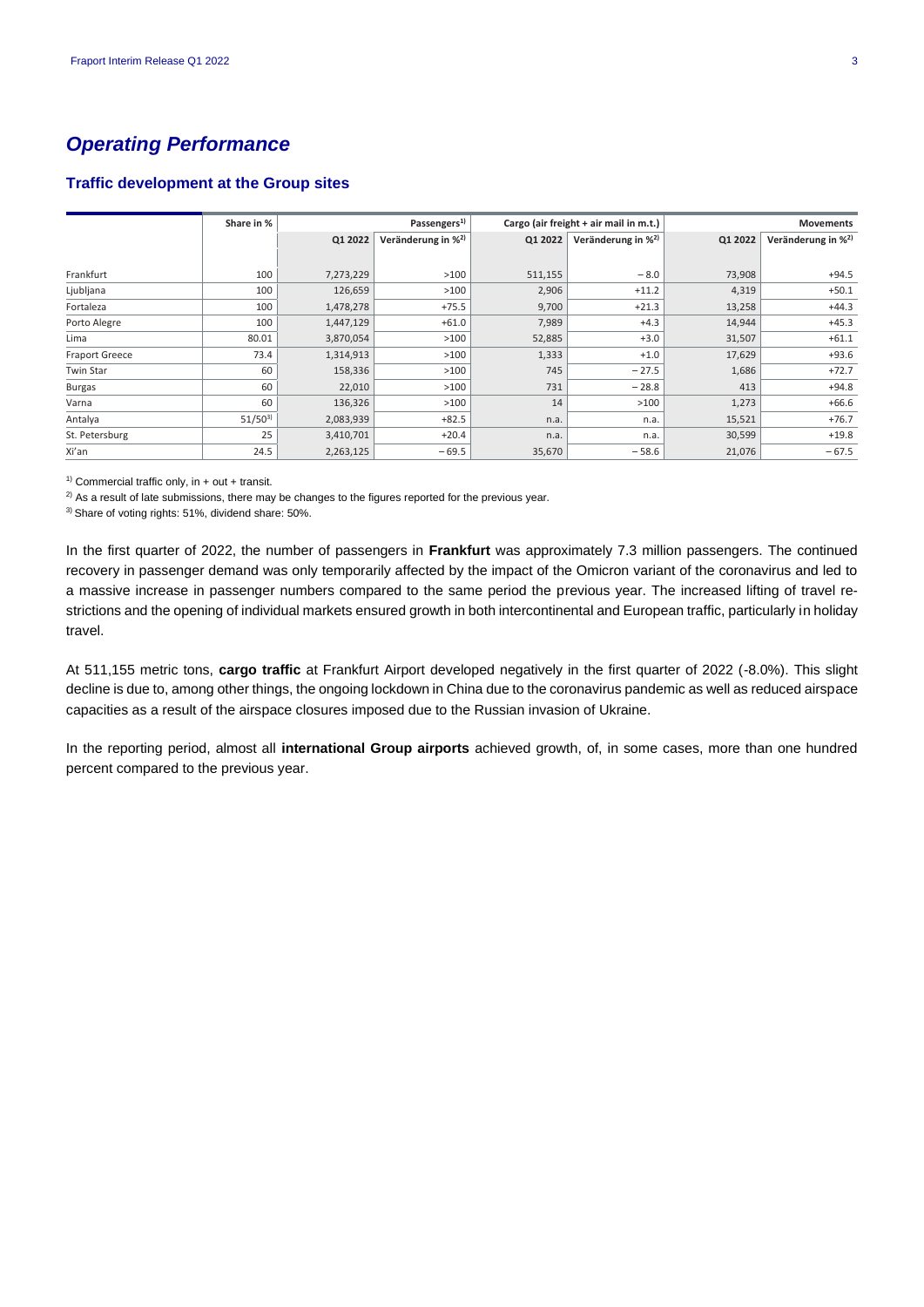# *Financial Performance*

# **The group's results of operations**

### **Revenue**

Group revenue amounted to €539.6 million in the first quarter of 2022, up €154.6 million on the previous year (Q1 2021: €385.0 million). Adjusted for contract revenue from construction and expansion services based on the application of IFRIC 12, revenue increased by €129.7 million to €474.4 million. The increase at the Frankfurt site based on traffic volumes is mainly due to higher revenue from airport charges (+€54.1 million) as well as higher revenue from infrastructure charges (+€21.8 million) and ground services (+€17.7 million). Revenue from security services, on the other hand, fell by €49.2 million to €37.1 million compared to the first quarter of 2021, as a special effect of €57.8 million from the agreement reached with the German Federal Police concerning billed aviation security services in recent years was taken into account in the previous year's period. Outside Frankfurt, contributions to adjusted revenue growth came from the Group companies Lima (+€28.2 million) and Fraport Greece (+€13.7 million) based on the positive traffic development.

#### **Other operating income**

At €6.8 million, other operating income was clearly below the level in the same period of the previous year of €23.5 million. In the previous year, this was mainly affected by the waiver of fixed minimum lease payments at the Group company Fraport USA in the amount of €11.6 million.

### **Expenses**

Non-staff costs (cost of materials and other operating expenses) were €238.3 million (+€68.4 million) in the first three months of 2022. Adjusted for expenses related to the application of IFRIC 12, non-staff expenses were €173.1 million (+€43.5 million). The increase is due in particular to higher revenue-related concession charges at the international Group companies (+€13.5 million) and higher expenses for utility services (+€10.1 million) as well as raw materials, consumables and supplies (+€4.7 million). In addition, expenses for external personnel increased based on traffic volumes, especially at the Group company FraGround by €4.8 million. Personnel expenses in the Group increased by €39.1 million to €247.0 million. This increase was due, in particular, to the traffic recovery and thus reduced use of short-time work schedules.

### **EBITDA and EBIT**

At €70.7 million, Group EBITDA was €30.5 million above the level in the same period of the previous year (+75.9%). Virtually unchanged depreciation and amortization of -€112.0 million (+1.4%) resulted in Group EBIT of -€41.3 million (Q1 2021: -€70.2 million).

## **Financial result**

The financial result amounted to -€103.0 million (Q1 2021: -€45.8 million). This decrease compared to the same quarter in the previous year is mainly due to the other financial result of -€48.7 million (Q1 2021: €0.4 million). This was negatively affected by the write-down of a loan made to Thalita Trading Ltd. in the amount of €48.2 million in connection with the activities at St. Petersburg Airport. Along with the write-down of €9.7 million recognized in fiscal year 2020, the total write-down amount is currently €57.9 million. This results in a carrying amount of €110.9 million of the loan receivable as of March 31, 2022. In addition, interest expenses increased (+€20.1 million), partly due to the extensive financing measures in fiscal year 2021. Interest income, on the other hand, fell by €10.6 million. In the previous year, interest income was positively influenced by €17.5 million due to the special effect of the agreement with the German Federal Police. In contrast, the result from companies accounted for using the equity method increased by €22.6 million to €7.3 million. The increase compared to the previous year is mainly attributable to the writeup of the Group company Xi'an (+€20.0 million) resulting from the disposal of shares and the agreed purchase price. The original write-down of the shares in the amount of €20,0 million took place in fiscal year 2019.

## **EBT, Group result, and EPS**

EBT amounted to -€144.3 million (Q1 2021: -€116.0 million). With income tax relief of €26.1 million (Q1 2021: €38.5 million), the Group result amounted to -€118.2 million (Q1 2021: -€77.5 million). This resulted in basic earnings per share of -€1.17 (Q1 2021: -€0.70).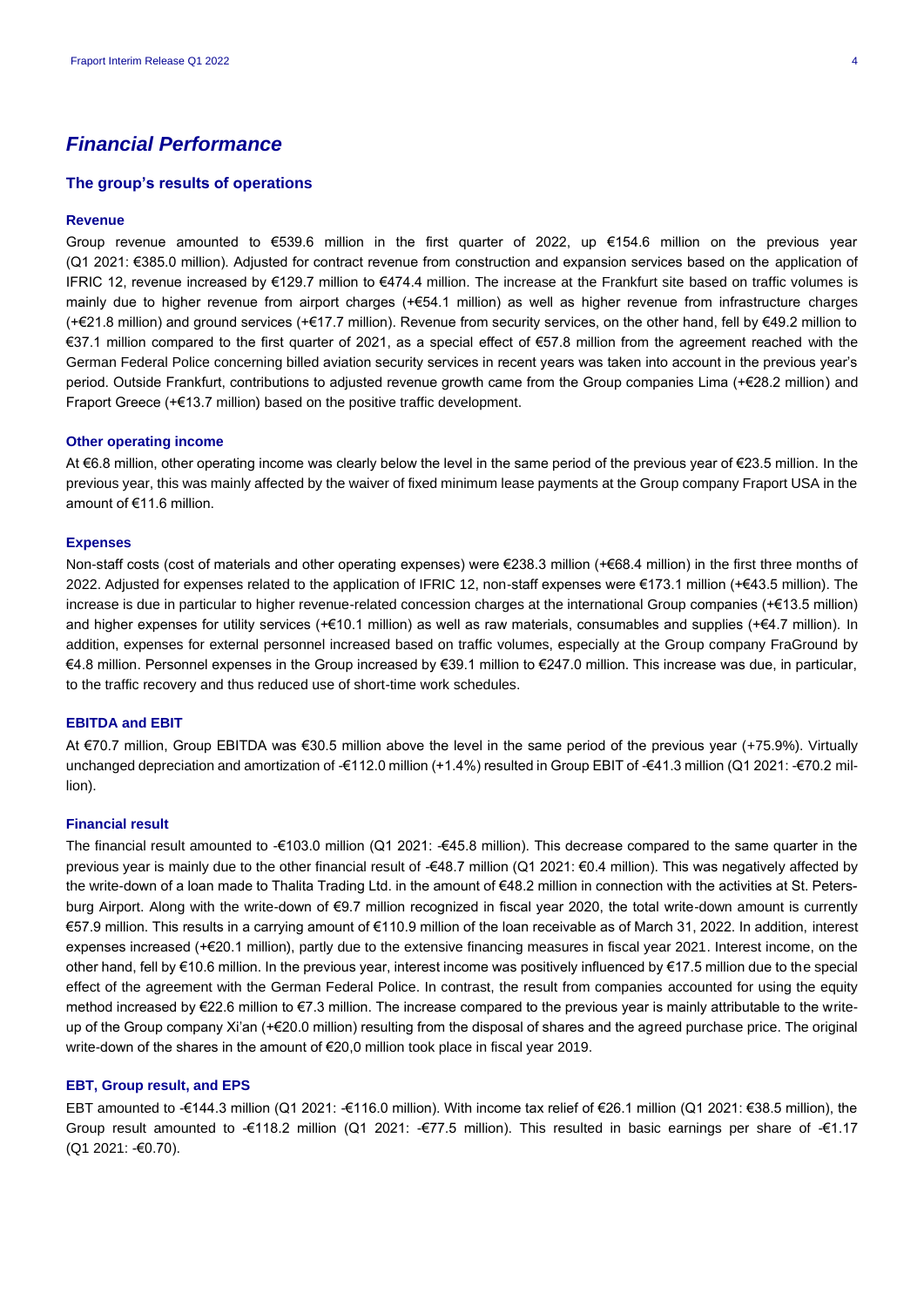# **Development of the Group's financial figures**

| $\epsilon$ million            | Q1 2022 | Q1 2021 | Change   | Change in % |
|-------------------------------|---------|---------|----------|-------------|
|                               |         |         |          |             |
| Revenue                       | 539.6   | 385.0   | $+154.6$ | $+40.2$     |
| Revenue adjusted for IFRIC 12 | 474.4   | 344.7   | $+129.7$ | $+37.6$     |
| Personnel expenses            | 247.0   | 207.9   | $+39.1$  | $+18.8$     |
| Cost of materials             | 205.1   | 137.8   | $+67.3$  | $+48.8$     |
| EBITDA                        | 70.7    | 40.2    | $+30.5$  | $+75.9$     |
| Depreciation and amortization | 112.0   | 110.4   | $+1.6$   | $+1.4$      |
| EBIT                          | $-41.3$ | $-70.2$ | $+28.9$  | $+41.2$     |

## **Results of Operations for Segments**

In the first quarter of 2022, revenue in the **Aviation** segment amounted to €145.1 million and was thus above the level in the same period of the previous year by 4.4%. Due to the increased traffic volume, revenue from airport charges rose massively to €100.6 million (+€54.1 million). Revenue from security services, on the other hand, fell by €49.2 million to €37.1 million compared to the first quarter of 2021, as a special effect of €57.8 million from the agreement reached with the German Federal Police concerning billed aviation security services in recent years was taken into account in the previous year's period. Compared to the previous year, personnel expenses increased to €81.5 million (+€13.5 million), mainly due to the lower use of short-time work schedules in the reporting period. The cost of materials decreased by €2.4 million compared to the previous year. In the reporting period, Segment EBITDA amounted to -€13.5 million (-€12.9 million). Almost unchanged depreciation and amortization (+€0.1 million) led to EBIT of -€47.2 million (-€13.0 million).

#### **Aviation**

| in $\epsilon$ million              | Q1 2022 | Q1 2021 | Change  | Change in % |
|------------------------------------|---------|---------|---------|-------------|
| Revenue                            | 145.1   | 139.0   | $+6.1$  | $+4.4$      |
| Personnel expenses                 | 81.5    | 68.0    | $+13.5$ | $+19.9$     |
| Cost of materials                  | 10.2    | 12.6    | $-2.4$  | $-19.0$     |
| EBITDA                             | $-13.5$ | $-0.6$  | $-12.9$ |             |
| Depreciation and amortization      | 33.7    | 33.6    | $+0.1$  | $+0.3$      |
| <b>EBIT</b>                        | $-47.2$ | $-34.2$ | $-13.0$ |             |
| Number of employees as of March 31 | 5,717   | 5,786   | $-69$   | $-1.2$      |
| Average number of employees        | 5,538   | 5,869   | $-331$  | $-5.6$      |



Revenue in the **Retail & Real Estate** segment in the reporting period amounted to €85.3 million (+35.0%). This noticeably positive development was due to increased retail and parking revenue (+€13.6 million and +€5.1 million, respectively) as a result of passenger growth at Frankfurt Airport. Net retail revenue per passenger amounted to €3.52 (Q1 2021: €5.06). With operating expenses increasing by a total of €15.5 million, mainly due to higher expenses for utility services (+€8.9 million), EBITDA amounted to €59.9 million (+€11.0 million). With slightly reduced depreciation and amortization (-€0.3 million), segment EBIT amounted to €37.9 million (+42.5%).

#### **Retail & Real Estate**

| in $\epsilon$ million              | Q1 2022 | Q1 2021 | Change  | Change in % |
|------------------------------------|---------|---------|---------|-------------|
|                                    |         |         |         |             |
| Revenue                            | 85.3    | 63.2    | $+22.1$ | $+35.0$     |
| Personnel expenses                 | 12.6    | 11.5    | $+1.1$  | $+9.6$      |
| Cost of materials                  | 33.1    | 22.2    | $+10.9$ | $+49.1$     |
| EBITDA                             | 59.9    | 48.9    | $+11.0$ | $+22.5$     |
| Depreciation and amortization      | 22.0    | 22.3    | $-0.3$  | $-1.3$      |
| EBIT                               | 37.9    | 26.6    | $+11.3$ | $+42.5$     |
| Number of employees as of March 31 | 582     | 666     | $-84$   | $-12.6$     |
| Average number of employees        | 580     | 673     | $-93$   | $-13.8$     |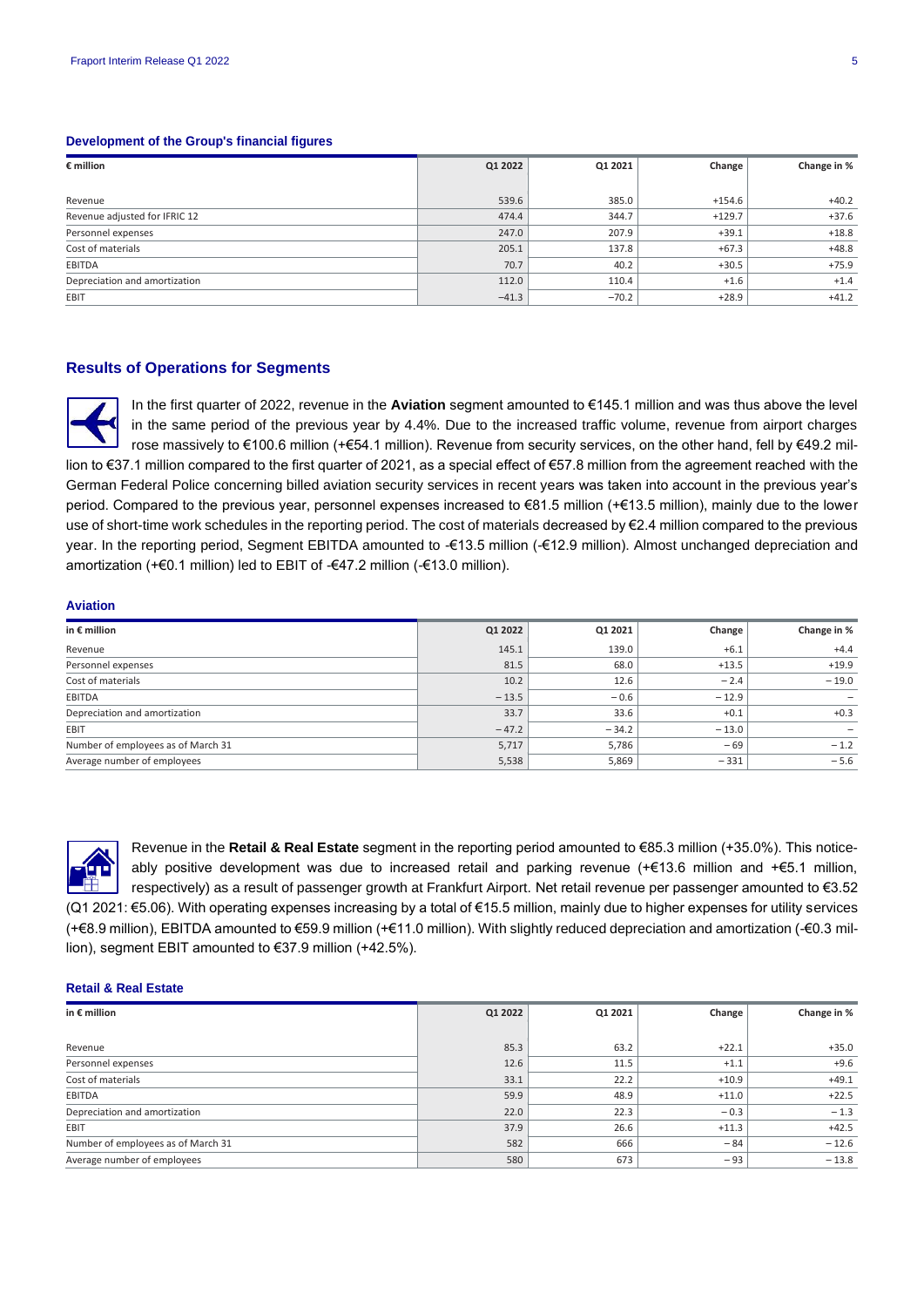

At €106.2 million, revenue in the **Ground Handling** segment in the first quarter of 2022 was 58.3% higher than the previous year. The increase in traffic at Frankfurt Airport led to higher revenue from infrastructure charges (+€21.8 million) and ground services (+€17.7 million). Personnel expenses increased by €16.2 million to €85.8 million compared to the same period of the previous year, mainly due to lower use of short-time work schedules. The cost of materials also in-

creased, by €7.0 million to €13.6 million, mainly due to more external personnel deployed at the Group company FraGround (+€4.8 million) based on higher traffic volumes. Correspondingly, EBITDA recorded a clear increase by €13.7 million to -€18.5 million. A virtually unchanged level of depreciation and amortization (-€0.1 million) led to EBIT of -€27.8 million (+€13.8 million).

# **Ground Handling**

| in $\epsilon$ million              | Q1 2022 | Q1 2021 | Change  | Change in % |
|------------------------------------|---------|---------|---------|-------------|
| Revenue                            | 106.2   | 67.1    | $+39.1$ | $+58.3$     |
| Personnel expenses                 | 85.8    | 69.6    | $+16.2$ | $+23.3$     |
| Cost of materials                  | 13.6    | 6.6     | $+7.0$  | >100        |
| EBITDA                             | $-18.5$ | $-32.2$ | $+13.7$ | -           |
| Depreciation and amortization      | 9.3     | 9.4     | $-0.1$  | $-1.1$      |
| EBIT                               | $-27.8$ | $-41.6$ | $+13.8$ |             |
| Number of employees as of March 31 | 6,849   | 7,386   | $-537$  | $-7.3$      |
| Average number of employees        | 6,847   | 7,460   | $-613$  | $-8.2$      |



Revenue in the **International Activities & Services** segment increased by €87.3 million to €203.0 million in the first quarter of 2022. Adjusted for contract revenue from construction and expansion services based on the application of IFRIC 12, revenue amounted to €137.8 million (+82.8%). This was due to the positive traffic development at the Group's international airports. In particular, the Group company Lima and Fraport Greece benefited from the easing of travel restrictions

with revenue growth adjusted for IFRIC 12 of €28.2 million and €13.7 million, respectively. Personnel expenses increased by €8.3 million to €67.1 million mainly due to the reduced use of short-time work schedules. Non-staff costs in the segment increased by €50.5 million to €164.4 million (+44.3%) compared to the same quarter the previous year. Adjusted for the expenses relating to the application of IFRIC 12, non-staff expenses increased by €25.6 million to €99.2 million (+34.8%). This was due in particular to higher revenue-related concession charges, especially at the Group company Lima. Segment EBITDA increased by €18.7 million to €42.8 million (+77.6%). With slightly higher depreciation and amortization (+€1.9 million) compared to the previous year, segment EBIT rose to -€4.2 million (+€16.8 million).

#### **International Activities & Services**

| in $\epsilon$ million                   | Q1 2022 | Q1 2021 | Change  | Change in % |
|-----------------------------------------|---------|---------|---------|-------------|
| Revenue                                 | 203.0   | 115.7   | $+87.3$ | $+75.5$     |
| Revenue adjusted for IFRIC 12           | 137.8   | 75.4    | $+62.4$ | $+82.8$     |
| Personnel expenses                      | 67.1    | 58.8    | $+8.3$  | $+14.1$     |
| Cost of materials                       | 148.2   | 96.4    | $+51.8$ | $+53.7$     |
| Cost of materials adjusted for IFRIC 12 | 83.0    | 56.1    | $+26.9$ | $+48.0$     |
| EBITDA                                  | 42.8    | 24.1    | $+18.7$ | $+77.6$     |
| Depreciation and amortization           | 47.0    | 45.1    | $+1.9$  | $+4.2$      |
| EBIT                                    | $-4.2$  | $-21.0$ | $+16.8$ |             |
| Number of employees as of March 31      | 5,252   | 5,332   | $-80$   | $-1.5$      |
| Average number of employees             | 5,233   | 5,347   | $-114$  | $-2.1$      |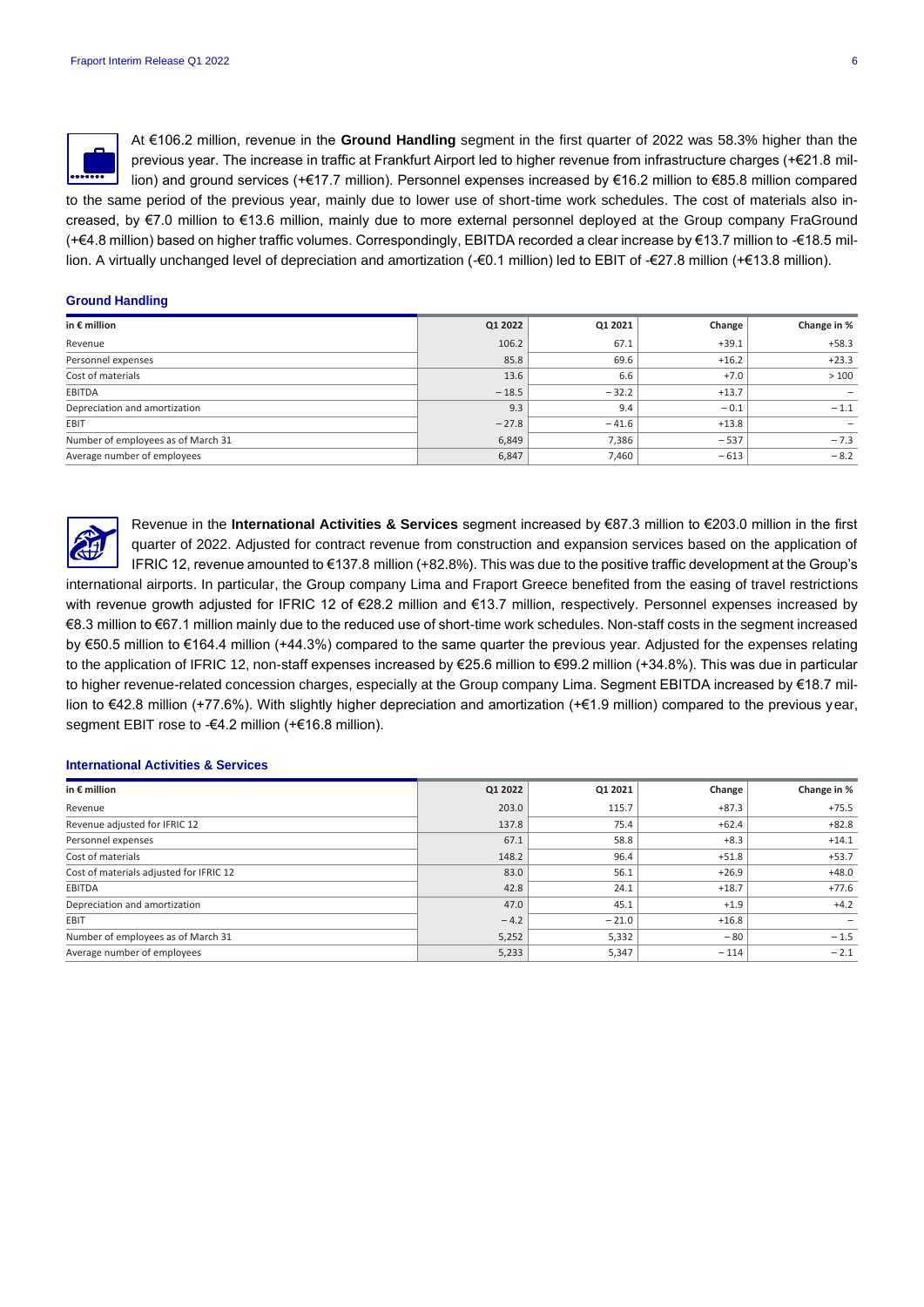| in $\epsilon$ million                  | Share in % |         |         | Revenue <sup>1)</sup> |         |         | <b>EBITDA</b>            |         |         | <b>EBIT</b>              |         |         | Result                   |
|----------------------------------------|------------|---------|---------|-----------------------|---------|---------|--------------------------|---------|---------|--------------------------|---------|---------|--------------------------|
|                                        |            | Q1 2022 | Q1 2021 | Δ%                    | Q1 2022 | Q1 2021 | Δ%                       | Q1 2022 | Q1 2021 | Δ%                       | Q1 2022 | Q1 2021 | Δ%                       |
| Fraport USA                            | 100        | 20.5    | 10.4    | $+97.1$               | 10.5    | 13.7    | $-23.4$                  | 1.3     | 4.9     | $-73.5$                  | $-0.9$  | 3.0     | -                        |
| Fraport Slovenija                      | 100        | 6.0     | 3.2     | $+87.5$               | 0.1     | $-0.4$  | -                        | $-2.7$  | $-2.9$  | $\qquad \qquad$          | $-2.2$  | $-2.4$  | $\overline{\phantom{0}}$ |
| Fortaleza + Porto Alegre <sup>2)</sup> | 100        | 18.2    | 20.0    | $-9.0$                | 7.5     | 2.4     | >100                     | 1.2     | $-2.8$  | $\qquad \qquad$          | $-5.6$  | $-7.9$  | $\overline{\phantom{0}}$ |
| Lima                                   | 80.01      | 118.9   | 51.3    | >100                  | 20.8    | 8.6     | >100                     | 16.8    | 5.1     | >100                     | 6.6     | 3.3     | $+100.0$                 |
| Fraport Greece <sup>3)</sup>           | 73.4       | 22.0    | 13.3    | $+65.4$               | $-1.2$  | $-10.5$ | $\overline{\phantom{a}}$ | $-16.8$ | $-25.4$ | $\overline{\phantom{a}}$ | $-34.6$ | $-41.7$ | -                        |
| <b>Twin Star</b>                       | 60         | 3.0     | 1.6     | $+87.5$               | $-0.5$  | $-0.9$  | $\overline{\phantom{a}}$ | $-3.4$  | $-3.8$  | $\overline{\phantom{0}}$ | $-4.2$  | $-4.7$  | $\overline{\phantom{0}}$ |

# **Development of the key Group companies outside of Frankfurt (IFRS values before consolidation):**

**Fully consolidated Group companies**

## **Group companies accounted for using the equity method**

| in $\epsilon$ million            | Share in %  | Revenue <sup>1)</sup> |         |         |         | <b>EBITDA</b> |                          |         | <b>EBIT</b> | Result                   |         |         |     |
|----------------------------------|-------------|-----------------------|---------|---------|---------|---------------|--------------------------|---------|-------------|--------------------------|---------|---------|-----|
|                                  |             | Q1 2022               | Q1 2021 | Δ% I    | Q1 2022 | Q1 2021       | Δ%                       | Q1 2022 | Q1 2021     | Δ%                       | Q1 2022 | Q1 2021 | Δ%  |
| Antalva                          | $51/50^{4}$ | 20.0                  | 10.9    | $+83.5$ | 10.5    | 3.4           | >100                     | $-18.0$ | $-24.0$     | $\sim$                   | $-22.4$ | $-27.5$ | -   |
| Thalita/Northern Capital Gateway | 25          | 44.9                  | 29.2    | $+53.8$ | 18.1    | 8.0           | >100                     | 10.3    | 0.7         | >100                     | $-22.8$ | $-14.6$ | -   |
| Xi'an <sup>5)</sup>              | 24.5        | 14.6                  | 47.4    | $-69.2$ | $-26.5$ | 6.4           | $\overline{\phantom{0}}$ | $-38.6$ | $-5.0$      | $\overline{\phantom{a}}$ | $-37.4$ | $-4.1$  | $-$ |

1) Revenue adjusted by IFRIC 12: Lima Q1 2022: €54.9 million (Q1 2021: €26.7 million); Fraport Greece Q1 2022: €21.6 million (Q1 2021: €7.9 million);

 Fortaleza + Porto Alegre Q1 2022: €17.3 million (Q1 2021: €9.7 million); Thalita/Northern Capital Gateway Q1 2022: €44.7 million (Q1 2021: €29.2 million). 2) Sum of the Group companies Fortaleza and Porto Alegre.

3) The Group companies Fraport Regional Airports of Greece A and Fraport Regional Airports of Greece B are collectively referred to as "Fraport Greece".

4) Share of voting rights: 51%, Dividend share: 50%.

5) Reclassified to "Non-current assets held for sale" as at December 31, 2021.

# **Asset and capital structure**

At €16,546.2 million, **total assets** as at March 31, 2022 were €306.2 million above the comparable value as at December 31, 2021 (+1.9%). **Non-current assets** increased by €758.3 million (+5.8%) to €13,749.6 million (+€363.8 million) compared to the 2021 balance sheet date, in particular due to the increased shares in companies accounted for using the equity method. This increase was mainly due to capital contributions (+€375.3 million) to the joint venture that was established in connection with the tender for the operating concession at Antalya Airport awarded in December 2021. In addition, other financial assets increased (+€151.0 million) as a result of investments in promissory note loans and securities. Investments in airport operating projects increased by €152.0 million compared to December 31, 2021 as a result of the ongoing expansion at the Group company Lima and due to currency exchange rate effects at the Group companies Fortaleza and Porto Alegre. In contrast, **current assets** decreased by €479.1 million to €2,649.9 million (-15.3%) This is mainly due to reduced cash and cash equivalents (-€522.3 million) due to capital expenditure in non-current assets.

Compared to the 2021 balance sheet date, **shareholders' equity** decreased to €3,842.5 million (-1.7%) mainly due to the negative Group result (-€118.2 million). In contrast, currency reserves increased by €52.9 million. The **shareholders' equity ratio** was at 22.3% (December 31, 2021: 23.1%). **Non-current liabilities** increased by €337.5 million to €11,232.9 million, in particular due to new additions of long-term financial liabilities to secure liquidity (+€322.4 million). **Current liabilities** increased by €34.3 million to €1,461.8 million (+2.4%). The increase in current financial liabilities (+€82.5 million) was offset in particular by lower trade accounts payable (-€52.9 million) as of the reporting date.

**Gross debt** was €10,338.9 million as at March 31, 2022 (December 31, 2021: €9,934.0 million). **Liquidity** decreased by €319.4 million to €3,244.9 million. Correspondingly, **net financial debt** increased by €724.3 million to €7,094.0 million (December 31, 2021: €6,369.7 million). The **gearing ratio** reached a level of 192.2% (December 31, 2021: 169.7%).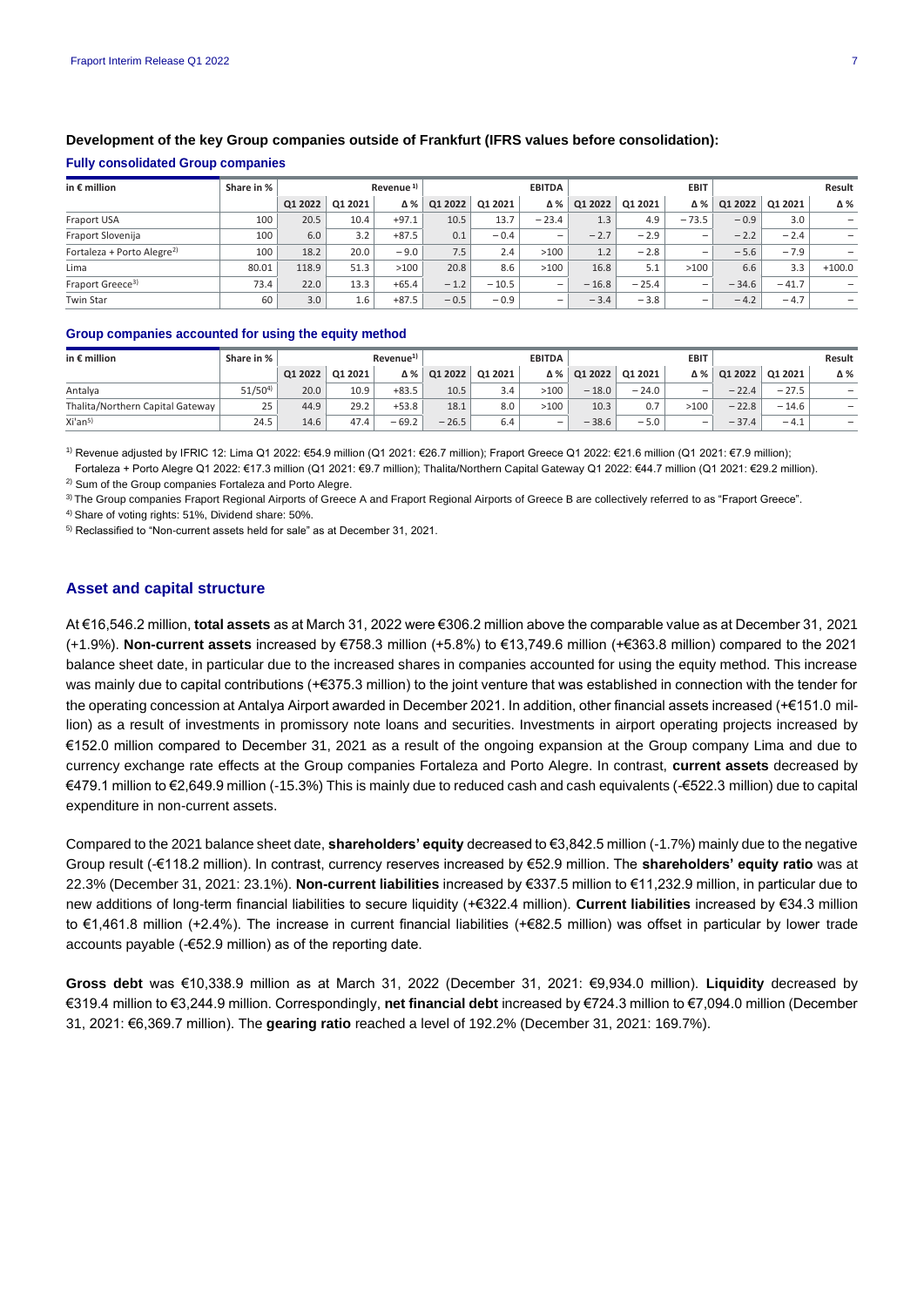# **Statement of cash flows**

In the first quarter of 2022, a slightly positive **cash flow from operating activities** of €2.7 million (Q1 2021: cash outflow of -€214.3 million) was achieved. The improvement is due in particular to the payments recorded in the previous year in connection with the "Zukunft FRA – Relaunch 50" program.

**Cash flow used in investing activities without investments in cash deposits and securities** amounted to €621.0 million, an increase of €343.6 million year-on-year. This increase was mainly due to capital contributions of €375.3 million to the joint venture that was established in connection with the tender for the operating concession at Antalya Airport awarded in December 2021. Taking into account capital expenditure in and revenue from securities and promissory note loans as well as capital expenditure in relation to time deposits, the overall **cash flow used in investing activities** was €389.7 million (Q1 2021: €1,339.2 million).

Compared to the previous year, **cash flow used in financing activities** decreased clearly by €1,422.1 million to €311.7 million. In the first quarter of 2021, clearly more extensive financing measures, including a bond issue, to secure liquidity were carried out compared to the current fiscal year. Taking into account exchange rate fluctuations and other changes, the Fraport Group reported cash and cash equivalents based on the statement of cash flows of €350.9 million as at March 31, 2022 (December 31, 2021: €405.1 million).

**Free cash flow** amounted to -€630.6 million (Q1 2021: -€495.0 million). This includes the capital contributions to the newly founded joint venture in Antalya.

# *Events after the Balance Sheet Date*

In connection with Russia's invasion of Ukraine, the tightening of sanctions against the VTB bank group in April 2022 may have a further significant negative impact on the valuation of the loan receivable from Thalita Trading Ltd.

There were no other significant events for the Fraport Group after the balance sheet date.

# *Risk and Opportunities Report*

In the first quarter of 2022, the changes in risks and opportunities, as presented in the Risk and Opportunities Report in the Annual Report 2021 starting on page 119, are described in more detail below.

Russia's invasion of Ukraine on February 24, 2022 led to the EU, the United States and many other countries imposing farreaching sanctions, to which Russia also responded with sanctions of its own. This situation has a significant impact on Fraport's activities at Pulkovo Airport, which could possibly lead to the City of St. Petersburg terminating the concession agreement. Following the write-down of €48.2 million, uncertainties remain regarding the recoverability of financial assets in the low three-digit million range.

Another consequence of the Russian invasion are the negative effects on the global economy. The future course of the conflict cannot be adequately forecast at the present time. In particular, the possible tightening of sanctions and their global consequences may lead to supply bottlenecks, delayed demand, price increases and, as a result, recessionary economic developments. The resulting effects on the development of traffic and business at the Group sites and thus on the asset, financial and earnings position of the Fraport Group cannot yet be conclusively assessed. Nevertheless, there is a risk that the traffic recovery at the Group's international airports that have a high rate of Russian and Ukrainian passengers will be below the planned development.

The economic consequences of the Russian invasion and sanctions are also increasing across the globe. For example, there has been a sharp rise in energy costs, resulting in a significant increase in expenses at the Frankfurt site in the short and medium term, even on top of the inflation assumptions already included in the forecasts. In some cases, the increased inflation on the revenue side is already being passed on to customers, and further countermeasures are currently being initiated at the Frankfurt am Main site.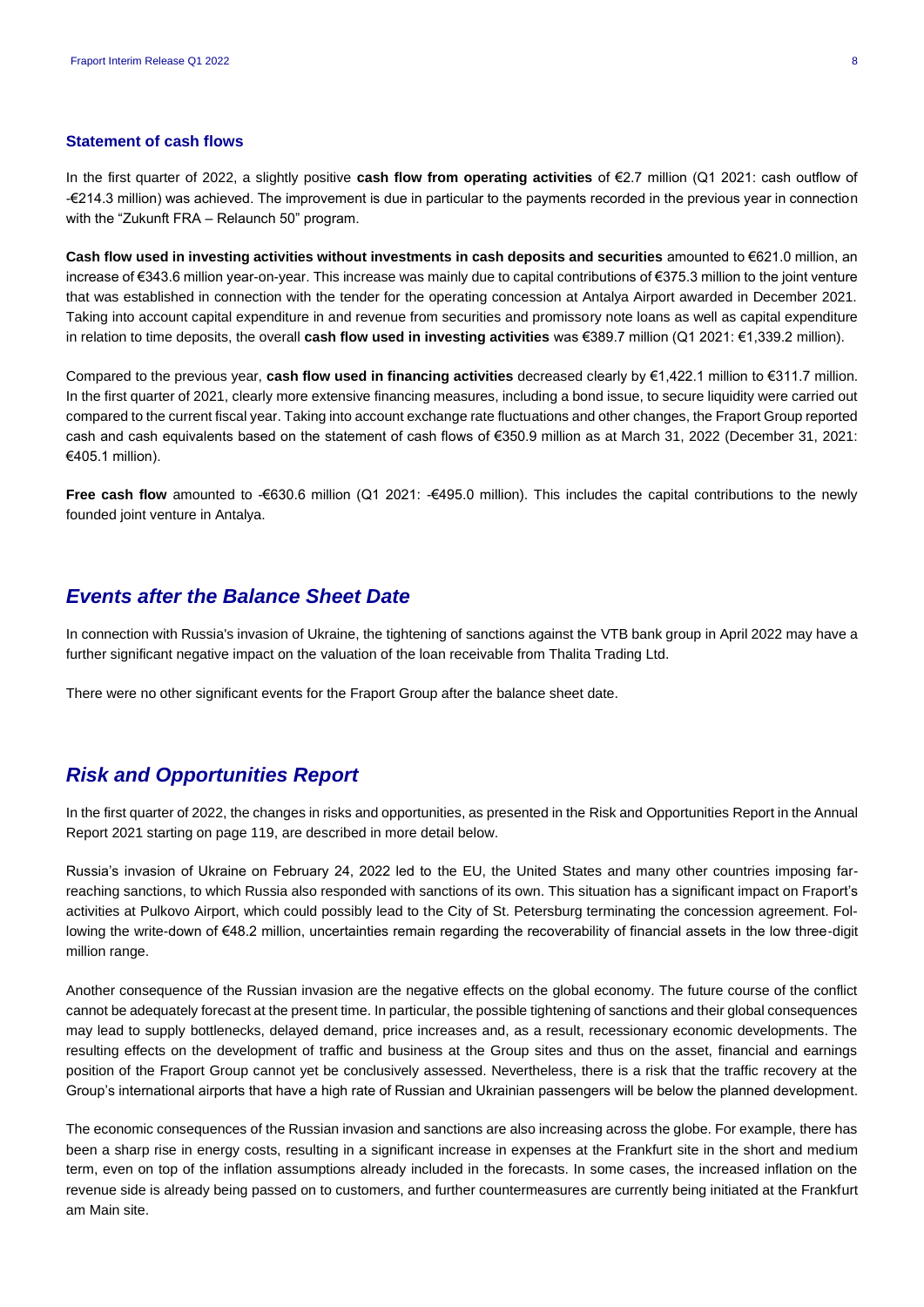As part of the geopolitical conflicts, attacks on the IT infrastructure of companies are also increasing. As an operator of critical infrastructure in Germany, Fraport could come into focus as a target for cyber-attacks. Fraport counters this risk with extensive IT protection measures. In the event of a comprehensive, successful cyber-attack on the Fraport IT infrastructure, however, farreaching consequences could result for the operating business processes, and it cannot be ruled out that this would have significant negative financial effects on the results of operations of the Fraport Group.

# *Report on Forecast Changes*

# **Business Outlook**

After the end of the first quarter of 2022, the Executive Board maintains its forecasts for Group-wide traffic developments. Accordingly, the Executive Board maintains its forecasts for the Group's asset, financial and earnings position as well as for the projected segment development for the full year 2022 (see Outlook Report 2022 in the Annual Report 2021, page 130 et seqq).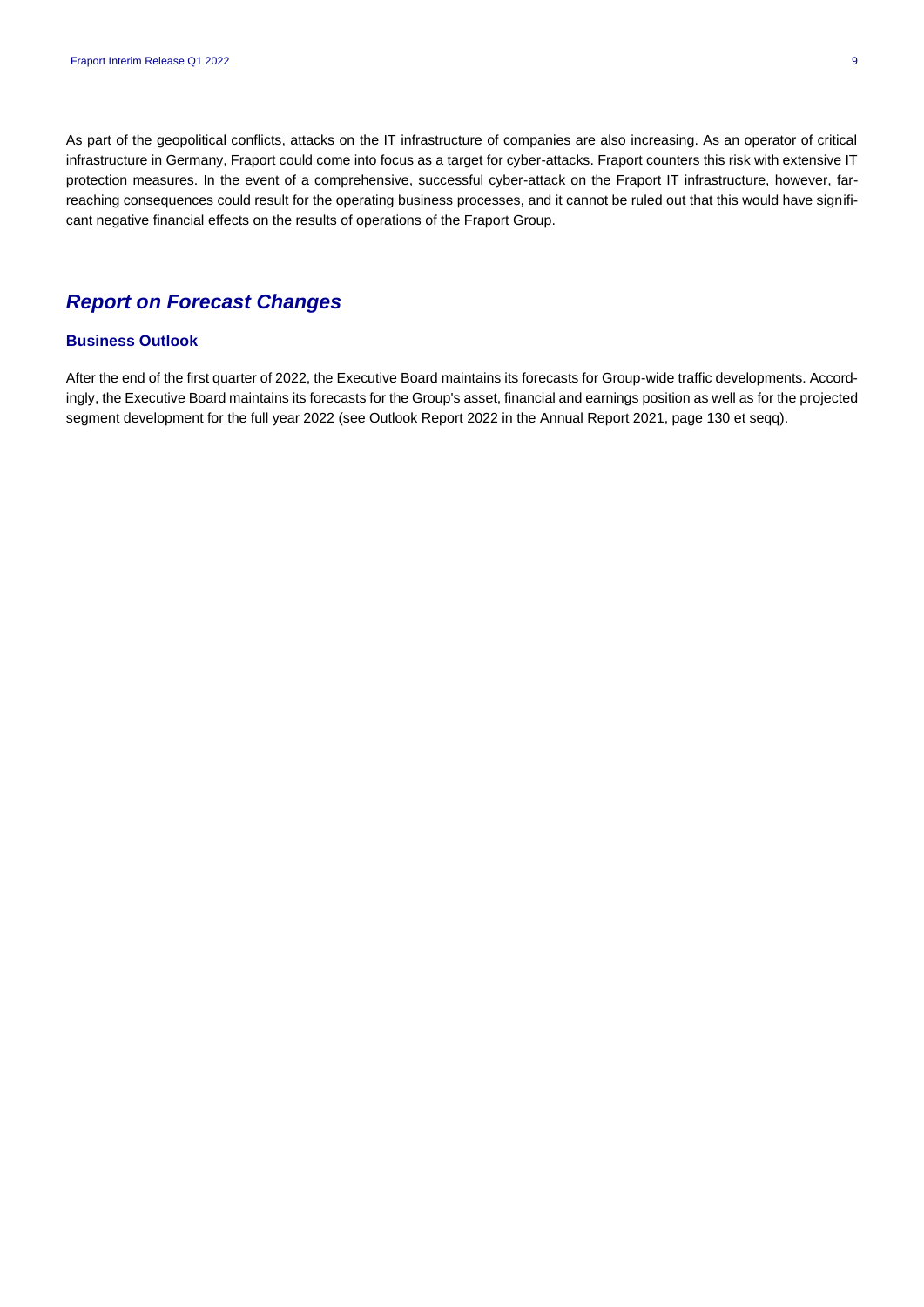# *Consolidated Income Statement (IFRS)*

| in $\epsilon$ million                                       | Q1 2022  | 01 2021  |
|-------------------------------------------------------------|----------|----------|
| Revenue                                                     | 539.6    | 385.0    |
| Other internal work capitalized                             | 9.6      | 9.5      |
| Other operating income                                      | 6.8      | 23.5     |
| <b>Total revenue</b>                                        | 556.0    | 418.0    |
| Cost of materials                                           | $-205.1$ | $-137.8$ |
| Personnel expenses                                          | $-247.0$ | $-207.9$ |
| Other operating expenses                                    | $-33.2$  | $-32.1$  |
| <b>EBITDA</b>                                               | 70.7     | 40.2     |
| Depreciation and amortization                               | $-112.0$ | $-110.4$ |
| <b>EBIT/Operating result</b>                                | $-41.3$  | $-70.2$  |
| Interest income                                             | 13.5     | 24.1     |
| Interest expenses                                           | $-75.1$  | $-55.0$  |
| Result from companies accounted for using the equity method | 7.3      | $-15.3$  |
| Other financial result                                      | $-48.7$  | 0.4      |
| <b>Financial result</b>                                     | $-103.0$ | $-45.8$  |
| EBT/Result from ordinary operations                         | $-144.3$ | $-116.0$ |
| Taxes on income                                             | 26.1     | 38.5     |
| <b>Group result</b>                                         | $-118.2$ | $-77.5$  |
| thereof profit attributable to non-controlling interests    | $-10.1$  | $-12.6$  |
| thereof profit attributable to shareholders of Fraport AG   | $-108.1$ | $-64.9$  |
| Earnings per €10 share in €                                 |          |          |
| basic                                                       | $-1.17$  | $-0.70$  |
| diluted                                                     | $-1.17$  | $-0.70$  |
|                                                             |          |          |

# *Consolidated Statement of Comprehensive Income (IFRS)*

| in € million                                                                                           | Q1 2022  | 01 2021 |
|--------------------------------------------------------------------------------------------------------|----------|---------|
| Group result                                                                                           | $-118.2$ | $-77.5$ |
| Remeasurements of defined benefit pension plans                                                        | 5.8      | 3.0     |
| (Deferred taxes related to those items                                                                 | $-1.8$   | $-0.9$  |
| Equity instruments measured at fair value                                                              | 0.0      | $-2.7$  |
| Items that will not be reclassified subsequently to profit or loss                                     | 4.0      | $-0.6$  |
| Fair value changes of derivatives                                                                      |          |         |
| Changes recognized directly in equity                                                                  | 8.3      | 1.9     |
| Realized gains $(+)/$ losses $(-)$                                                                     | 0.0      | $-0.6$  |
|                                                                                                        | 8.3      | 2.5     |
| (Deferred taxes related to those items                                                                 | $-1.9$   | $-0.6$  |
| Debt instruments measured at fair value                                                                |          |         |
| Changes recognized directly in equity                                                                  | $-19.5$  | $-0.3$  |
|                                                                                                        | $-19.5$  | $-0.3$  |
| (Deferred taxes related to those items                                                                 | 4.6      | 0.1)    |
| Currency translation of foreign subsidiaries                                                           |          |         |
| Changes recognized directly in equity                                                                  | 52.9     | 2.6     |
|                                                                                                        | 52.9     | 2.6     |
| Income and expenses from companies accounted for using the equity method directly recognized in equity |          |         |
| Changes recognized directly in equity                                                                  | 0.0      | 4.8     |
|                                                                                                        | 0.0      | 4.8     |
| (Deferred taxes related to those items                                                                 | 0.0      | 0.0)    |
| Items that will be reclassified subsequently to profit or loss                                         | 44.4     | 9.1     |
| Other result after deferred taxes                                                                      | 48.4     | 8.5     |
| Comprehensive income                                                                                   | $-69.8$  | $-69.0$ |
| thereof attributable to non-controlling interests                                                      | $-6.8$   | $-8.9$  |
| thereof attributable to shareholders of Fraport AG                                                     | $-63.0$  | $-60.1$ |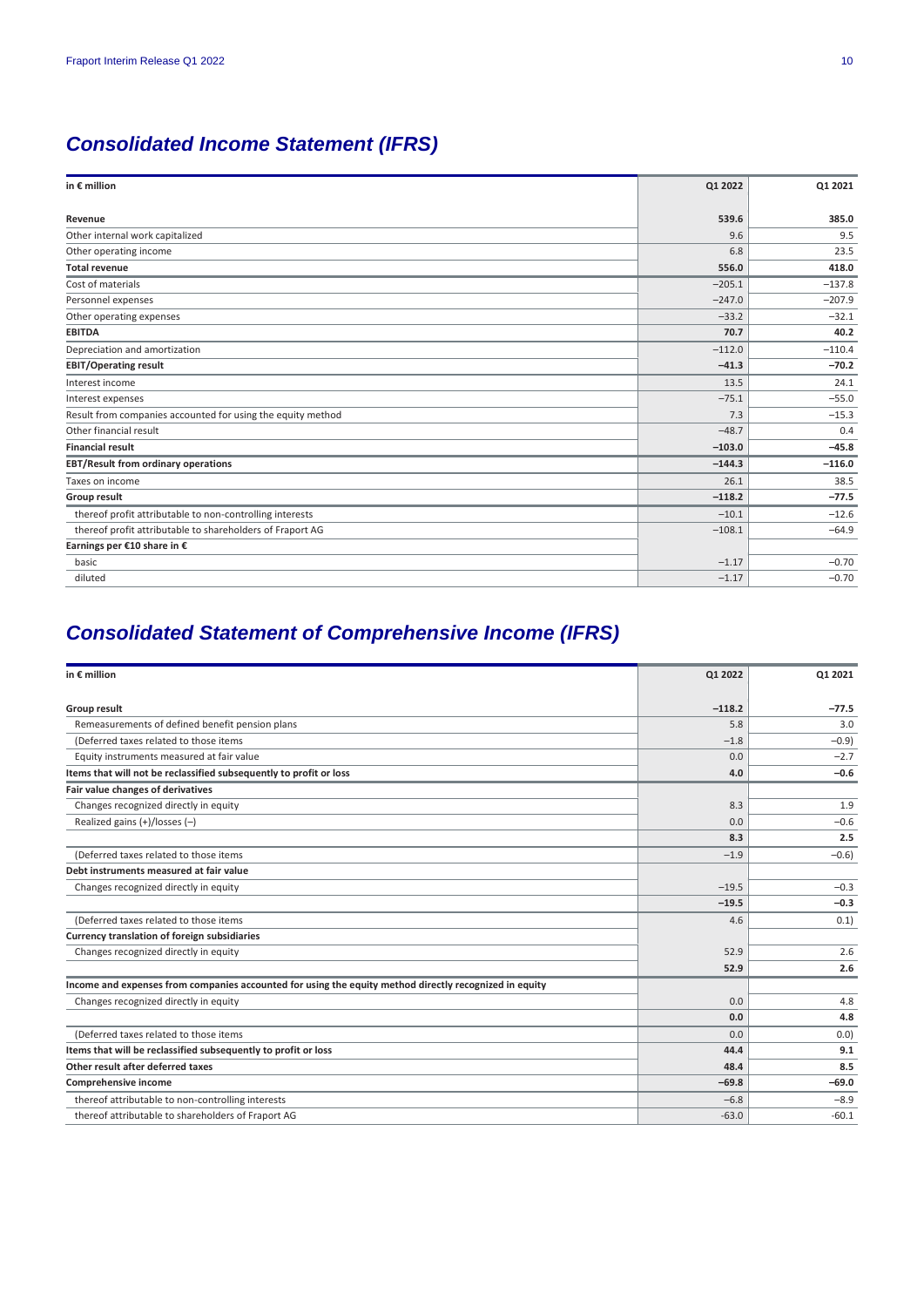# *Consolidated Statement of Financial Position (IFRS)*

## **Assets**

| in $\epsilon$ million                                          | March 31, 2022 | December 31, 2021 |
|----------------------------------------------------------------|----------------|-------------------|
| <b>Non-current assets</b>                                      |                |                   |
| Goodwill                                                       | 19.3           | 19.3              |
| Investments in airport operating projects                      | 3,568.4        | 3,416.4           |
| Other intangible assets                                        | 104.4          | 105.8             |
| Property, plant, and equipment                                 | 7,955.8        | 7,898.4           |
| Investment property                                            | 88.4           | 88.6              |
| Investments in companies accounted for using the equity method | 435.1          | 71.3              |
| Other financial assets                                         | 1,083.3        | 932.3             |
| Other financial receivables and assets                         | 142.7          | 142.7             |
| Other non-financial receivables and assets                     | 135.9          | 133.9             |
| Deferred tax assets                                            | 216.3          | 182.6             |
|                                                                | 13,749.6       | 12,991.3          |
| <b>Current assets</b>                                          |                |                   |
| Inventories                                                    | 21.9           | 20.3              |
| Trade accounts receivable                                      | 148.5          | 152.3             |
| Other current financial assets                                 | 201.5          | 176.5             |
| Other current financial receivables and assets                 | 32.4           | 30.6              |
| Other current non-financial receivables and assets             | 83.6           | 65.6              |
| Income tax receivables                                         | 21.5           | 20.9              |
| Cash and cash equivalents                                      | 2,140.5        | 2,662.8           |
|                                                                | 2,649.9        | 3,129.0           |
|                                                                |                |                   |
| Non-current assets held for sale                               | 146.7          | 119.7             |
|                                                                |                |                   |
| Total                                                          | 16,546.2       | 16,240.0          |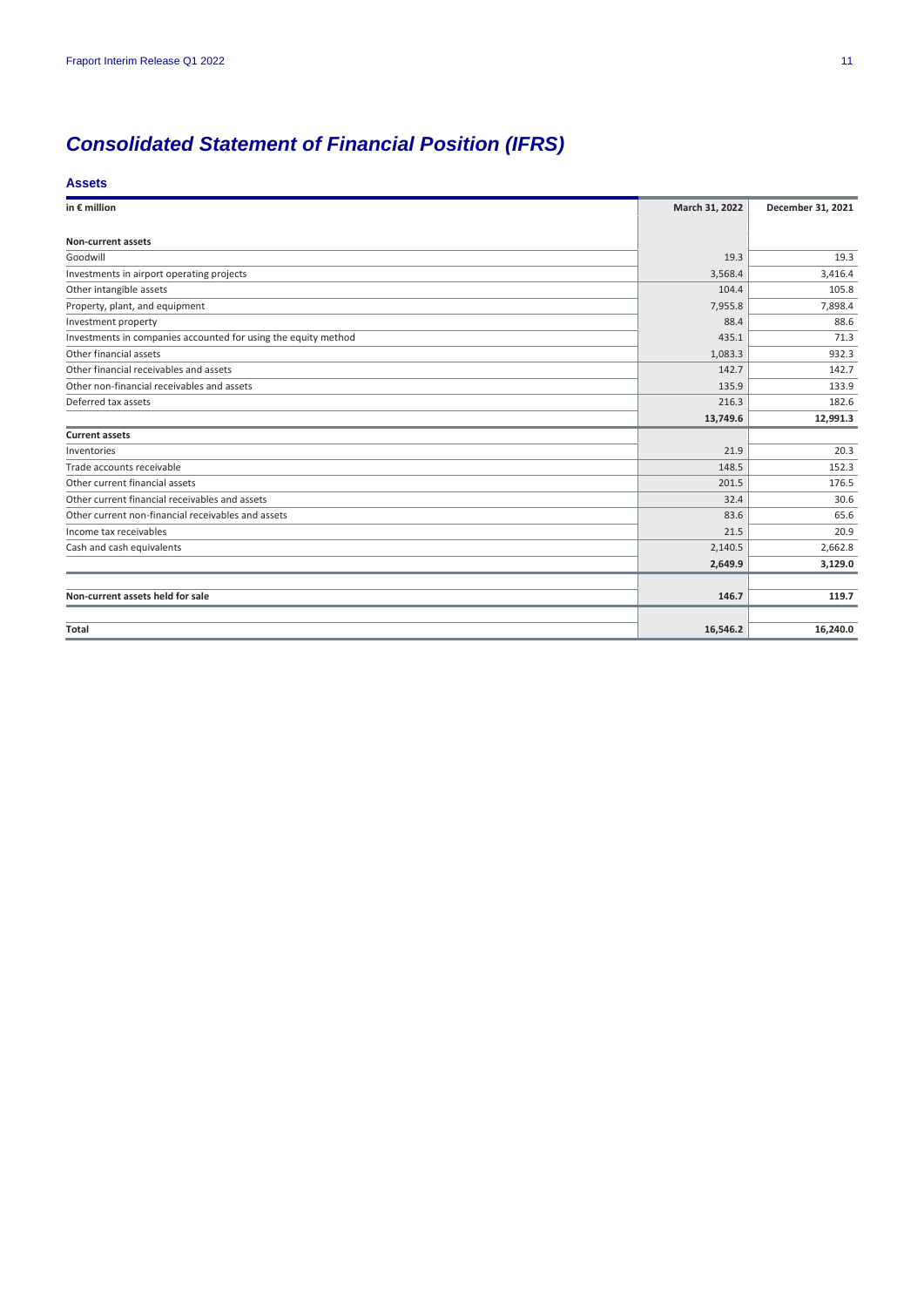# **Liabilities and equity**

| in $\epsilon$ million                             | March 31, 2022 | December 31, 2021 |
|---------------------------------------------------|----------------|-------------------|
| Shareholders' equity                              |                |                   |
| Issued capital                                    | 923.9          | 923.9             |
| Capital reserve                                   | 598.5          | 598.5             |
| Revenue reserves                                  | 2,167.7        | 2,230.7           |
| Equity attributable to shareholders of Fraport AG | 3,690.1        | 3,753.1           |
| Non-controlling interests                         | 152.4          | 155.9             |
|                                                   | 3,842.5        | 3,909.0           |
| <b>Non-current liabilities</b>                    |                |                   |
| <b>Financial liabilities</b>                      | 9,628.8        | 9,306.4           |
| Trade accounts payable                            | 87.5           | 71.8              |
| Other financial liabilities                       | 1,132.2        | 1,115.1           |
| Other non-financial liabilities                   | 76.4           | 78.3              |
| Deferred tax liabilities                          | 38.5           | 37.7              |
| Provisions for pensions and similar obligations   | 35.5           | 41.7              |
| Provisions for income taxes                       | 88.2           | 83.7              |
| Other provisions                                  | 145.8          | 160.7             |
|                                                   | 11,232.9       | 10,895.4          |
| <b>Current liabilities</b>                        |                |                   |
| <b>Financial liabilities</b>                      | 710.1          | 627.6             |
| Trade accounts payable                            | 245.9          | 298.8             |
| Other current financial liabilities               | 161.8          | 150.1             |
| Other current non-financial liabilities           | 154.7          | 132.1             |
| Provisions for income taxes                       | 11.8           | 29.4              |
| Other provisions                                  | 177.5          | 189.5             |
|                                                   | 1,461.8        | 1,427.5           |
| Liabilities related to assets held for sale       | 9.0            | 8.1               |
| Total                                             | 16,546.2       | 16,240.0          |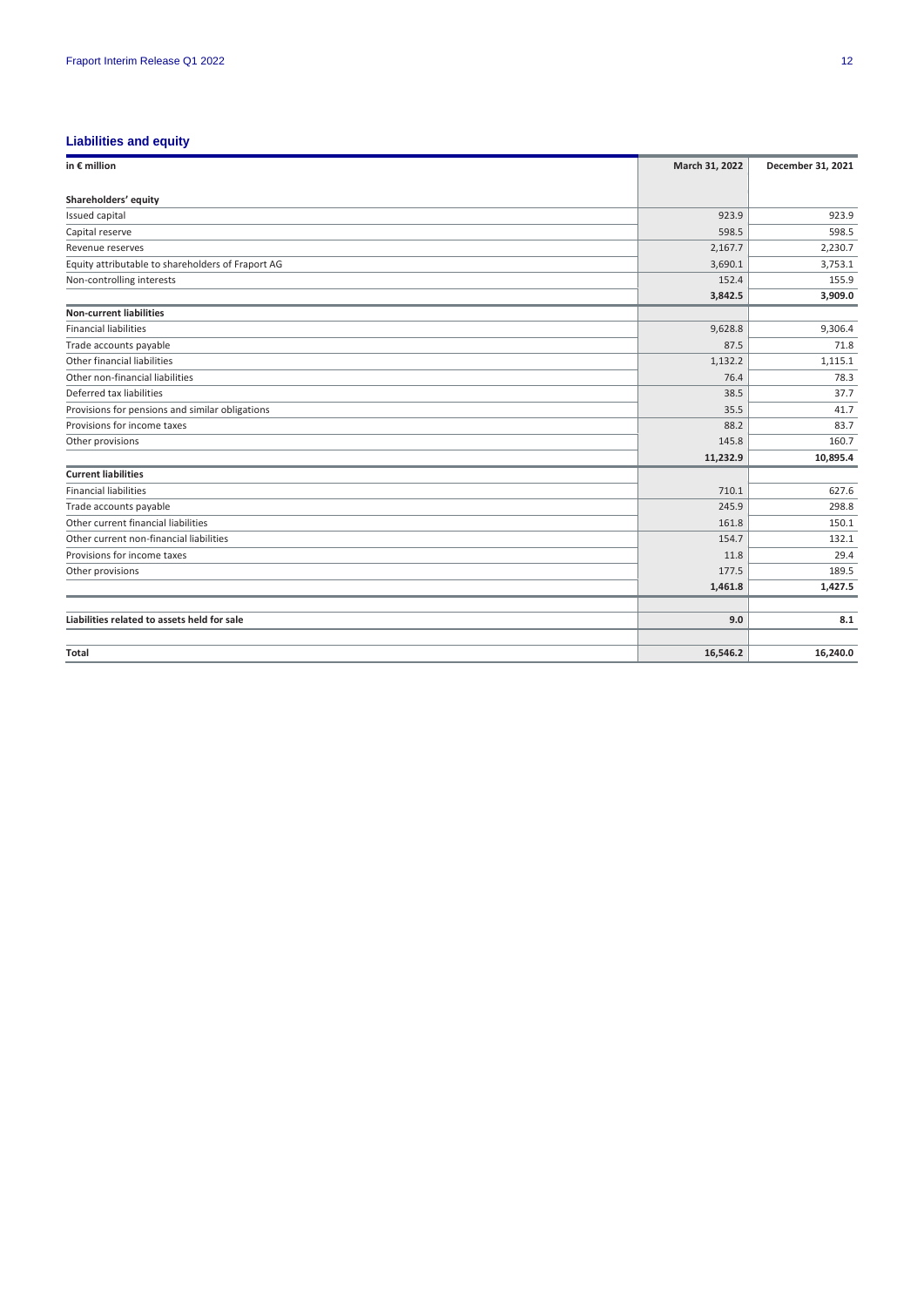# *Consolidated Statement of Cash Flows (IFRS)*

| in € million                                                                                 | Q1 2022  | Q1 2021    |
|----------------------------------------------------------------------------------------------|----------|------------|
| Result attributable to shareholders of Fraport AG                                            | $-108.1$ | $-64.9$    |
| Result attributable to non-controlling interests                                             | $-10.1$  | $-12.6$    |
| Adjustments for                                                                              |          |            |
| Taxes on income                                                                              | $-26.1$  | $-38.5$    |
| Depreciation and amortization                                                                | 112.0    | 110.4      |
| Interest result                                                                              | 61.6     | 30.9       |
| Gains/losses from disposal of non-current assets                                             | $-0.1$   | 0.0        |
| Others                                                                                       | 48.1     | $-0.4$     |
| Changes in the measurement of companies accounted for using the equity method                | $-7.3$   | 15.3       |
| Changes in inventories                                                                       | $-1.4$   | 0.2        |
| Changes in receivables and financial assets                                                  | $-22.6$  | $-67.3$    |
| Changes in liabilities                                                                       | 14.4     | 66.4       |
| Changes in provisions                                                                        | $-24.4$  | $-222.0$   |
| <b>Operating activities</b>                                                                  | 36.0     | $-182.5$   |
|                                                                                              |          |            |
| <b>Financial activities</b>                                                                  |          |            |
| Interest paid                                                                                | $-20.5$  | $-26.6$    |
| Interest received                                                                            | 3.4      | 1.8        |
| Paid taxes on income                                                                         | $-16.2$  | $-7.0$     |
| Cash flow from operating activities                                                          | 2.7      | $-214.3$   |
| Investments in airport operating projects                                                    | $-73.2$  | $-69.3$    |
| Investments for other intangible assets                                                      | $-0.9$   | $-1.0$     |
| Capital expenditure for property, plant, and equipment                                       | $-173.2$ | $-207.1$   |
| Investments for "Investment property"                                                        | 0.0      | 0.0        |
| Sale of consolidated subsidiaries                                                            | 0.0      | 0.0        |
| Dividends from companies accounted for using the equity method                               | 1.0      | 0.0        |
| Investments in companies accounted for using the equity method                               | $-375.3$ | 0.0        |
| Proceeds from disposal of non-current assets                                                 | 0.6      | 0.0        |
| Cash flow used in investing activities excluding investments in cash deposits and securities | $-621.0$ | $-277.4$   |
|                                                                                              |          |            |
| Financial investments in securities and promissory note loans                                | $-338.7$ | $-223.5$   |
| Proceeds from disposal of securities and promissory note loans                               | 117.1    | 112.3      |
| Changes in time deposits with a term of more than three months                               | 452.9    | $-950.6$   |
| Cash flow used in investing activities                                                       | $-389.7$ | $-1,339.2$ |
| Transactions with non-controlling interests                                                  | 2.9      | 0.0        |
| Cash inflow from long-term financial liabilities                                             | 290.0    | 1,771.6    |
| Repayment of non-current financial liabilities                                               | $-1.8$   | $-1.8$     |
| Changes in current financial liabilities                                                     | 20.6     | $-36.0$    |
| Cash flow from financing activities                                                          | 311.7    | 1,733.8    |
|                                                                                              |          |            |
| Changes in restricted cash and cash equivalents                                              | $-10.9$  | 5.8        |
| Change in cash and cash equivalents                                                          | $-86.2$  | 186.1      |
| Cash and cash equivalents as at January 1                                                    | 431.2    | 216.4      |
| Foreign currency translation effects on cash and cash equivalents                            | 5.9      | 2.6        |
| Cash and cash equivalents as at March 31                                                     | 350.9    | 405.1      |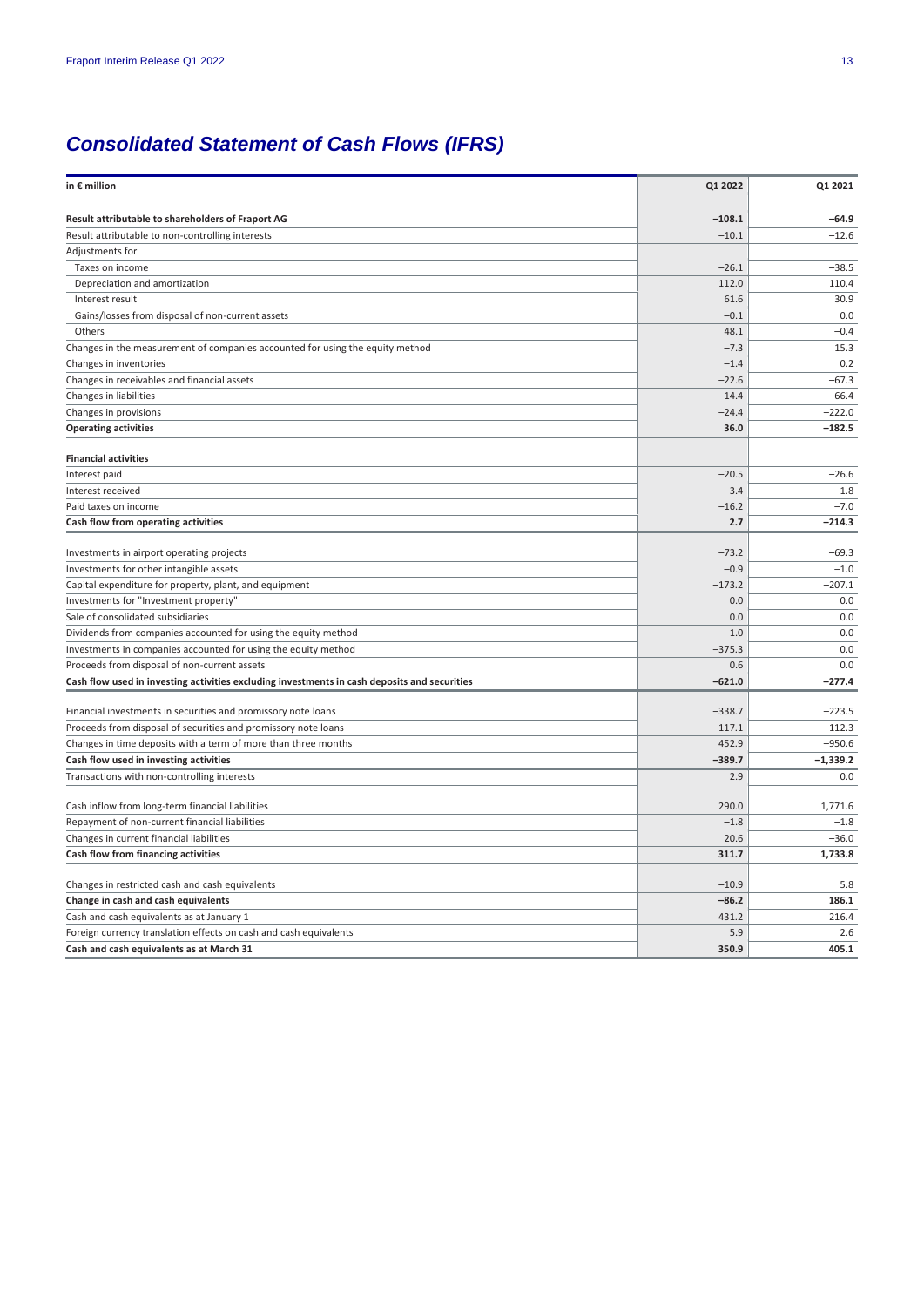# *Consolidated Statement of Changes in Equity (IFRS)*

|                                                                                                        | <b>Issued capital</b> | Capital reserve |  |
|--------------------------------------------------------------------------------------------------------|-----------------------|-----------------|--|
|                                                                                                        |                       |                 |  |
|                                                                                                        |                       |                 |  |
| in $\epsilon$ million                                                                                  |                       |                 |  |
|                                                                                                        |                       |                 |  |
| As at January 1, 2022                                                                                  | 923.9                 | 598.5           |  |
| Foreign currency translation effects                                                                   | -                     |                 |  |
| Remeasurement of defined benefit plans                                                                 |                       |                 |  |
| Debt instruments measured at fair value                                                                | -                     |                 |  |
| Fair value changes of derivatives                                                                      |                       |                 |  |
| Other result                                                                                           |                       |                 |  |
| Group result                                                                                           | -                     | -               |  |
| Transactions with non-controlling interests                                                            |                       |                 |  |
| As at March 31, 2022                                                                                   | 923.9                 | 598.5           |  |
|                                                                                                        |                       |                 |  |
| As at January 1, 2021                                                                                  | 923.9                 | 598.5           |  |
| Foreign currency translation effects                                                                   |                       |                 |  |
| Income and expenses from companies accounted for using the equity method directly recognized in equity |                       |                 |  |
| Remeasurements of defined benefit pension plans                                                        | -                     | -               |  |
| Equity instruments measured at fair value                                                              | -                     |                 |  |
| Debt instruments measured at fair value                                                                | -                     |                 |  |
| Fair value changes of derivatives                                                                      | -                     |                 |  |
| Other result                                                                                           | -                     |                 |  |
| Group result                                                                                           |                       |                 |  |
| As at March 31, 2021                                                                                   | 923.9                 | 598.5           |  |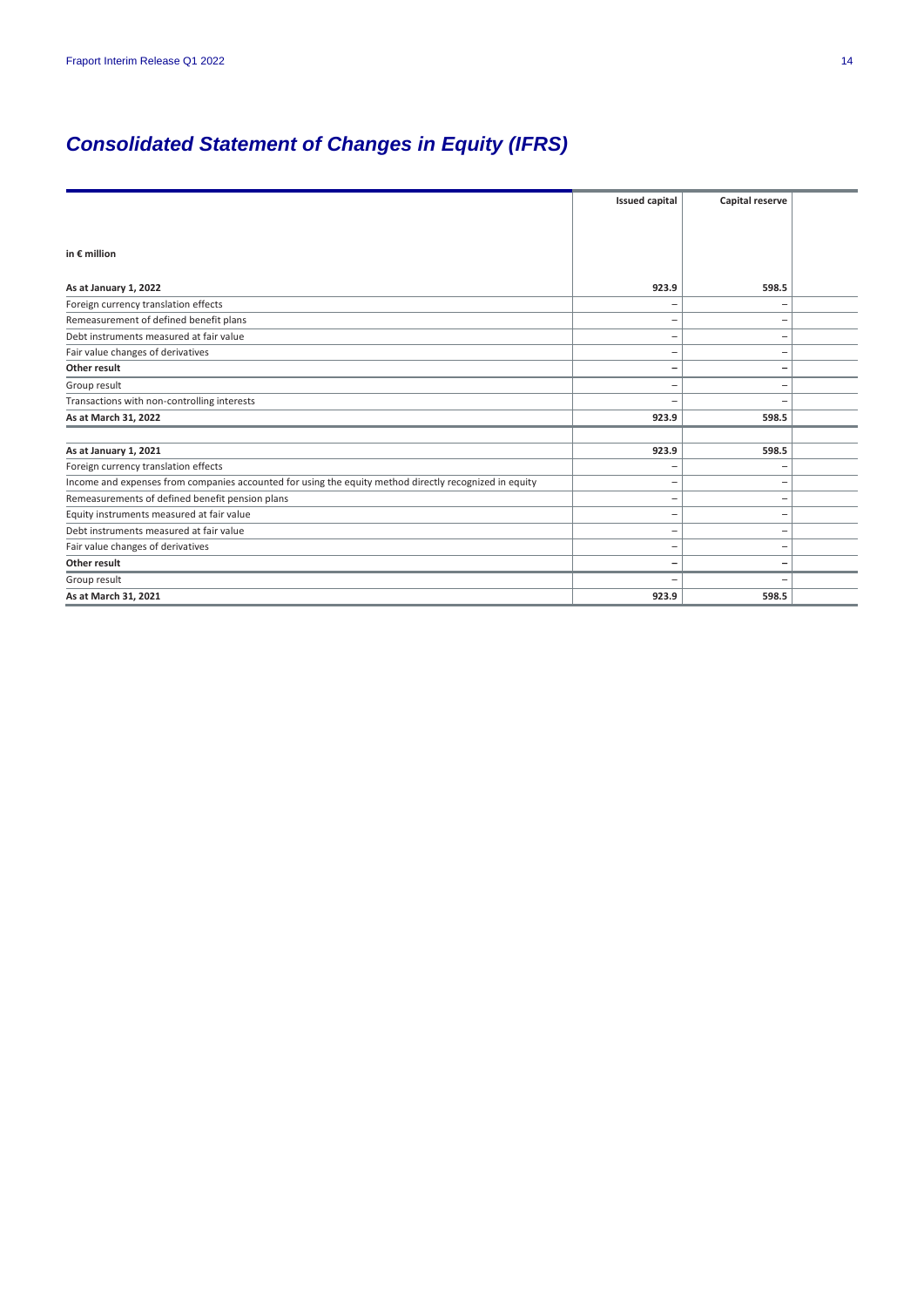| <b>Revenue reserves</b> | Foreign currency<br>reserve | <b>Financial instruments</b> | <b>Revenue reserves</b><br>(total) | <b>Equity attributable to</b><br>shareholders of<br><b>Fraport AG</b> | Non-controlling<br>interests | Share-holders'<br>equity (total) |
|-------------------------|-----------------------------|------------------------------|------------------------------------|-----------------------------------------------------------------------|------------------------------|----------------------------------|
| 2,276.7                 | $-106.4$                    | 60.4                         | 2,230.7                            | 3,753.1                                                               | 155.9                        | 3,909.0                          |
|                         | 51.3                        | -                            | 51.3                               | 51.3                                                                  | 1.6                          | 52.9                             |
| 4.0                     | -                           | $\overline{\phantom{0}}$     | 4.0                                | 4.0                                                                   |                              | 4.0                              |
| -                       | $\overline{\phantom{m}}$    | $-14.9$                      | $-14.9$                            | $-14.9$                                                               | -                            | $-14.9$                          |
| -                       | $\overline{\phantom{0}}$    | 4.7                          | 4.7                                | 4.7                                                                   | 1.7                          | 6.4                              |
| 4.0                     | 51.3                        | $-10.2$                      | 45.1                               | 45.1                                                                  | 3.3                          | 48.4                             |
| $-108.1$                | -                           | -                            | $-108.1$                           | $-108.1$                                                              | $-10.1$                      | $-118.2$                         |
|                         | $\overline{\phantom{a}}$    | $\overline{\phantom{0}}$     | -                                  | $\overline{\phantom{m}}$                                              | 3.3                          | 3.3                              |
| 2,172.6                 | $-55.1$                     | 50.2                         | 2,167.7                            | 3,690.1                                                               | 152.4                        | 3,842.5                          |
|                         |                             |                              |                                    |                                                                       |                              |                                  |
| 2,189.3                 | $-147.9$                    | 55.0                         | 2,096.4                            | 3,618.8                                                               | 139.9                        | 3,758.7                          |
|                         | $-0.6$                      | -                            | $-0.6$                             | $-0.6$                                                                | 3.2                          | 2.6                              |
| -                       | 4.8                         | $\overline{\phantom{0}}$     | 4.8                                | 4.8                                                                   | $\overline{\phantom{a}}$     | 4.8                              |
| 2.1                     | $\overline{\phantom{a}}$    | -                            | 2.1                                | 2.1                                                                   | -                            | 2.1                              |
| -                       | $\overline{\phantom{m}}$    | $-2.7$                       | $-2.7$                             | $-2.7$                                                                | $\overline{\phantom{0}}$     | $-2.7$                           |
| -                       | $\overline{\phantom{0}}$    | $-0.2$                       | $-0.2$                             | $-0.2$                                                                | $\overline{\phantom{0}}$     | $-0.2$                           |
| -                       | -                           | 1.4                          | 1.4                                | 1.4                                                                   | 0.5                          | 1.9                              |
| 2.1                     | 4.2                         | $-1.5$                       | 4.8                                | 4.8                                                                   | 3.7                          | 8.5                              |
| $-64.9$                 | -                           | $\overline{\phantom{0}}$     | $-64.9$                            | $-64.9$                                                               | $-12.6$                      | $-77.5$                          |
| 2,126.5                 | $-143.7$                    | 53.5                         | 2,036.3                            | 3,558.7                                                               | 131.0                        | 3,689.7                          |